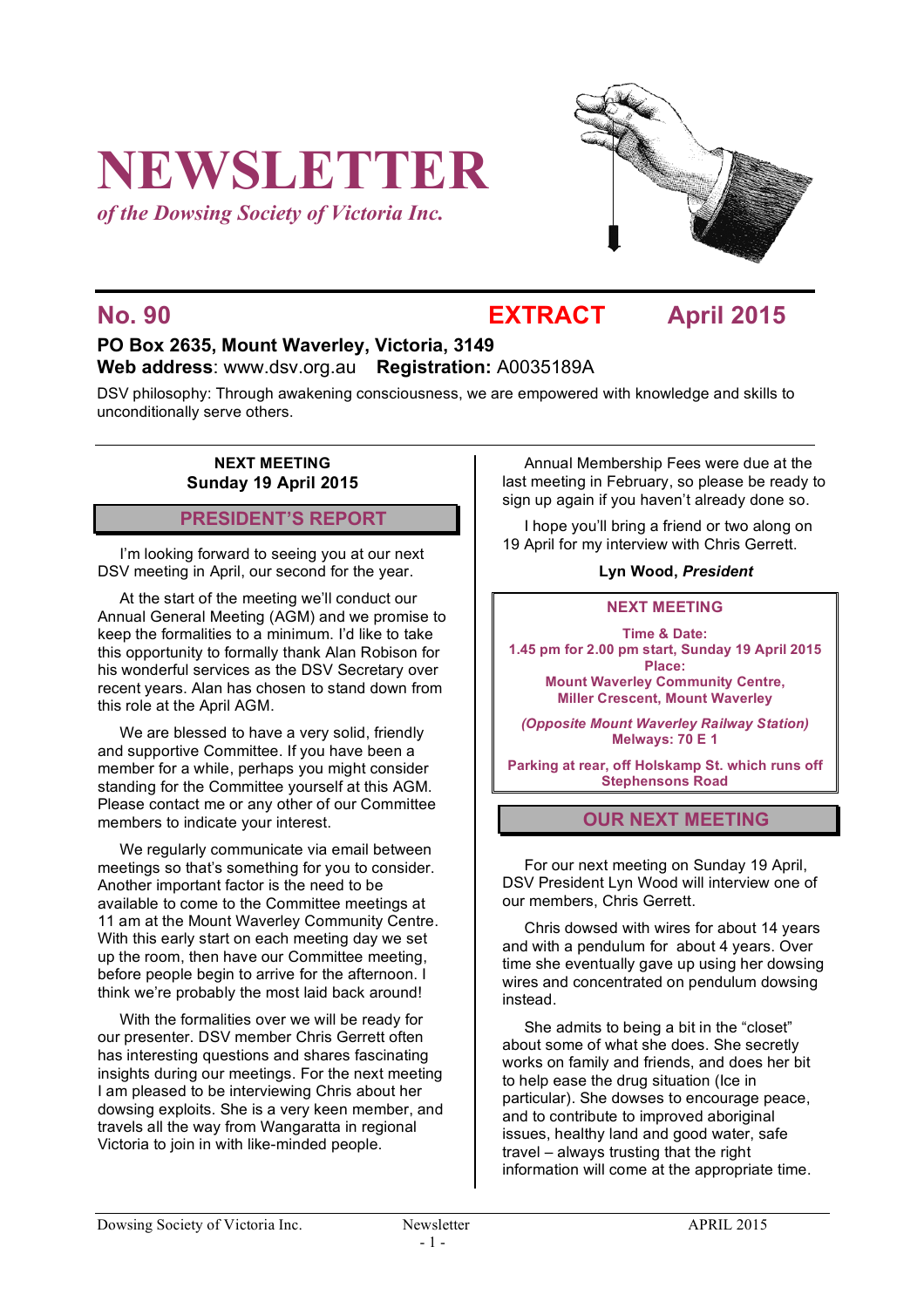Chris is a good example of someone who uses dowsing constructively in so many ways to help others and situations in need of more balance.

#### **OUR LAST MEETING**

It was an unusual start for the DSV year when we introduced Amanda Gore, the Australian keynote International speaker, via video to the meeting. She's not a dowser but brought us lots of joy, and some very practical information for leading a better, healthier and more positive life.



*Amanda Gore*

It was one of the most animated meetings ever, with so many responding to Amanda's zest for life.

*Amanda Gore: www.thejoyproject.com*



## **Gently Does It Lyn Wood**

Phone: 0409 839 581 or 8759 3182 Email: lyn.wood@optusnet.com.au

- Crystal Heart Reiki
- Sekh'm Healing
- · Blue Moon Aromatherapy
- Ear Candling
- · Property Dowsing
- · Reiki Workshops · Oh! Naturale Skin & Haircare · Pendulum Workshops · Super Concentrates
- household products

#### **DOWSING AND NUMBERS IN TODAY's DIGITAL WORLD**

#### *By Georgina Haul*

Dowsing has many useful applications – finding answers to questions, divining the location of water for bores etc., healing and working with just about anything one wants to pay attention to. When a dowsing practitioner starts sending or clearing energy, you are moving into the field of radionics (sending energy to a distant object or person), and dowsing and radionics have gone hand in hand for quite some time now. The destination object has usually been a name, but today this may be changing…..

With the advent of the Internet, we see people identified in a digital way, mostly by their I.P addresses, their phone numbers or email addresses, and possibly other ways. So it is not uncommon for energy, whether good or otherwise, to be directed towards these digital destinations every time we contact someone, or someone contacts us, whether either party are aware of it or not.

Numbers themselves are interesting. There are so many rates out there now for all sorts of purposes. For example: Grabovoi numbers, Rife rates, Lloyd Mears' rates and so on.

### The Reiki Studio - Camberwell



· Reiki sessions for relaxation, clarity & balance in body & mind. · Reiki 1&2 Certificate COURSes

Nandita Ruby Jackson Reiki Master/Teacher 27 years experience m 0409 505 696 www.reikistudio.net

#### Happy Dowsing! Georgina Haul © 2015.

*Georgina Haul is a homeopath located in northern NSW. She has worked with dowsing and intuitive energetic techniques for 35 years. She can be reached by email at georginahaul8@gmail.com and is on Facebook.*

#### **DSV MEMBERSHIP RENEWAL**

DSV annual Membership fees were due in February. Remember, you need to be a member to vote at the AGM meeting on 19 April. You can renew your membership in person at a meeting, or via a direct transfer online. If you're unable to attend meetings in person we offer Associate Membership. It's \$10 annually to receive our Newsletters bv email or \$15 if you want to have our Newsletters posted to you.

You can email Malcolm here for transfer details: maldav1151@me.com



- Dowsing Consults
- Stress & Pain Relief
- Content Copywriting
- · Oh! Naturale Products

Contact: Heather Wilks Email: heather@ohnaturale.com Tel: (03) 9572 2970